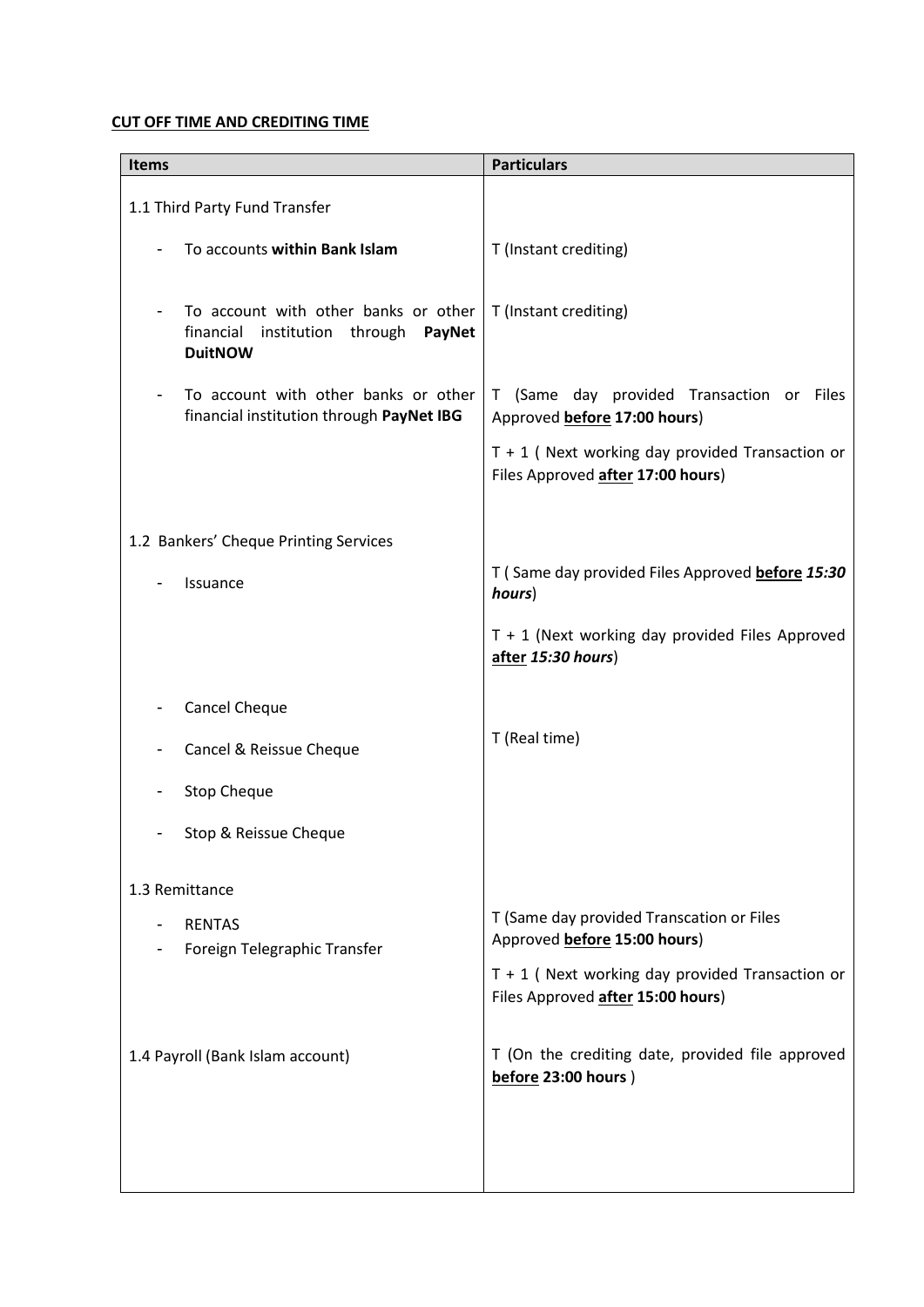| <b>Items</b>                          | <b>Particulars</b>                                                                     |
|---------------------------------------|----------------------------------------------------------------------------------------|
| 1.5 Payroll (PayNet IBG)              | T (On the crediting date, provided file approved<br>before 17:00 hours)                |
|                                       | $T + 1$ (Next working day provided Transaction or<br>Files Approved after 17:00 hours) |
| 1.6 Bulk Payment (Bank Islam account) | T (On the crediting date, provided file approved<br>before 23:00 hours)                |
| 1.7 Bulk Payment (PayNet IBG)         | T (On the crediting date, provided file approved<br>before 17:00 hours)                |
|                                       | $T + 1$ (Next working day provided Transaction or<br>Files Approved after 17:00 hours) |
| 1.8 Bill Payment                      |                                                                                        |
| Direct Bill                           | T (Real time)                                                                          |
| JomPAY                                | T (Same day provided Transaction or Files<br>Approved before 17:00 hours)              |
|                                       | $T + 1$ (Next working day provided Transaction or<br>Files Approved after 17:00 hours) |
| 1.9 Statutory Payment                 | (Same day provided Transaction or Files<br>T                                           |
| <b>KWSP</b>                           | Approved before 23:00 hours)                                                           |
| <b>LHDN</b>                           | $T + 1$ (Next working day provided Transaction or<br>Files Approved after 23:00 hours) |
| SOCSO                                 |                                                                                        |
| Lembaga Tabung Haji                   |                                                                                        |
| Zakat                                 |                                                                                        |
| 2.0 Bill Presentment                  | T (Instant crediting)                                                                  |
| 2.1 Financing Payment                 | T (Instant crediting)                                                                  |
|                                       |                                                                                        |
|                                       |                                                                                        |